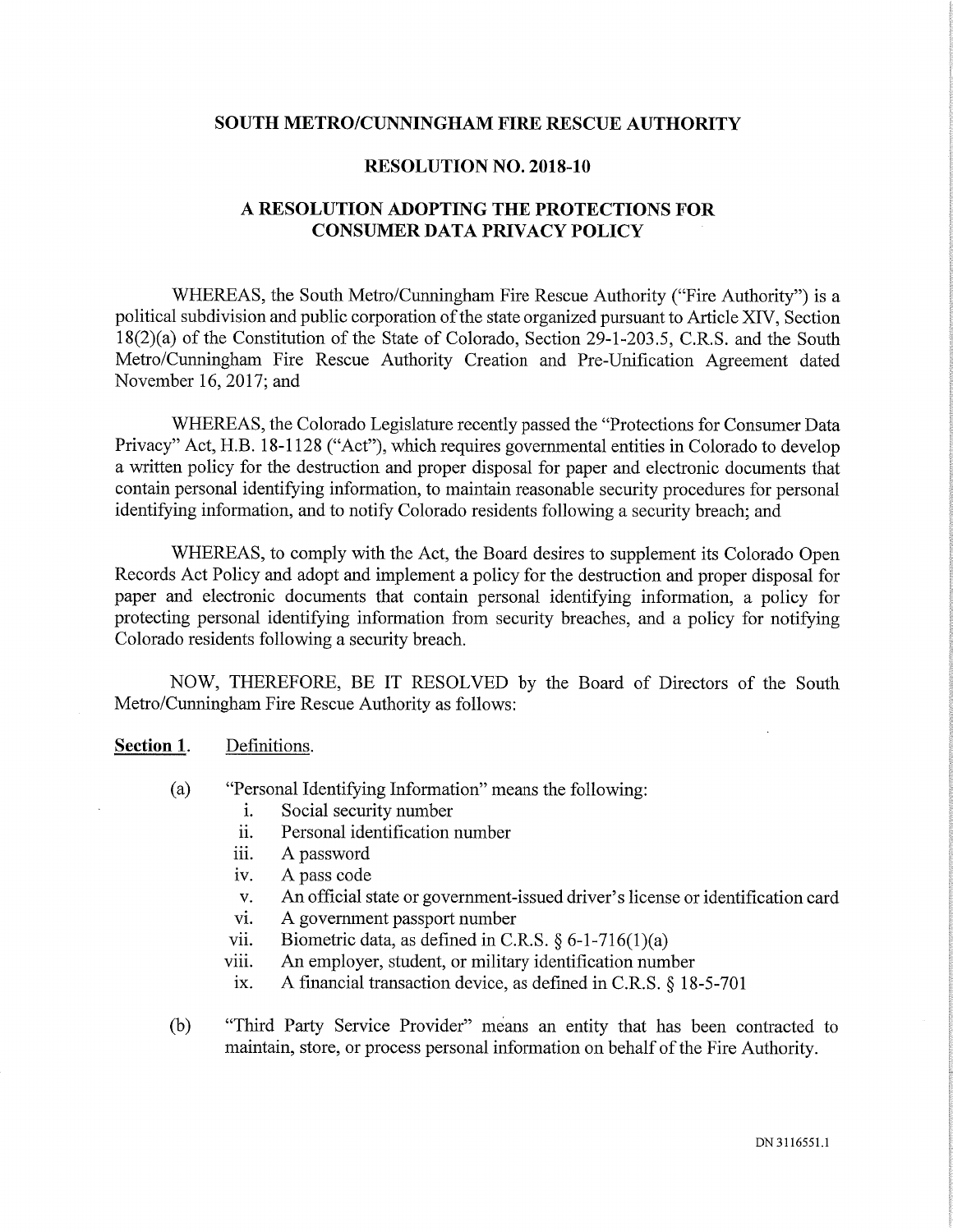Section 2. Security Measures. The Fire Authority shall protect Personal Identifying Information from unauthorized access, use, modification, disclosure, or destruction by implementing and maintaining reasonable security procedures and practices. Such procedures and practices shall include but not be limited to:

- (a) limiting access to Personal Identifying Information by individuals to the minimum level of information necessary to accomplish their responsibilities by requiring password access to workstations, servers, applications, parts of applications;
- (b) modifying an individual's access to Personal Identifying Information when the individual's job responsibilities change, new or upgraded application software allows greater control of application access, or the individual's association with the Fire Authority has been terminated;
- (c) monitoring system logins, file access, and security incidents associated with Personal Identifying Information stored on or transmitted by the Fire Authority's computer systems, including:
	- i. Using and regularly reviewing system traces;
	- ii. Using and regularly reviewing audit functionality available through application software; and
- (d) ensuring that appropriate education and procedures are in place and enforced so that the Fire Authority's board directors, employees, volunteers, committee members, and agents are trained properly regarding privacy and confidentiality in accordance with the Fire Authority's policies and the applicable laws and regulations.

Section 3. Document Destruction and Disposal. The Fire Authority's board of directors, employees, volunteers, committee members, and agents are required to comply with the following mles:

- (a) When paper or electronic documents contain Personal Identifying Information, and such paper or electronic documents are no longer needed, unless longer retention is required by contractual or legal requirements, the Fire Authority shall destroy or arrange for the destruction of such paper or electronic documents within its custody or control by shredding, erasing, or otherwise modifying the Personal Identifying Information in the paper or electronic documents to make the Personal Identifying Information unreadable or indecipherable through any means;
- (b) All electronic documents containing Personal Identifying Information that are no longer needed and are not required by law to be retained shall be deleted from all computers, data bases, networks, and back-up storage;
- (c) No paper or electronic documents containing Personal Identifying Information will be destroyed if pertinent to any ongoing or anticipated government investigation or proceeding or litigation;
- (d) No paper or electronic documents containing Personal Identifying Information will be destroyed if their retention or destruction is additionally governed by other laws of the State or the Federal Government;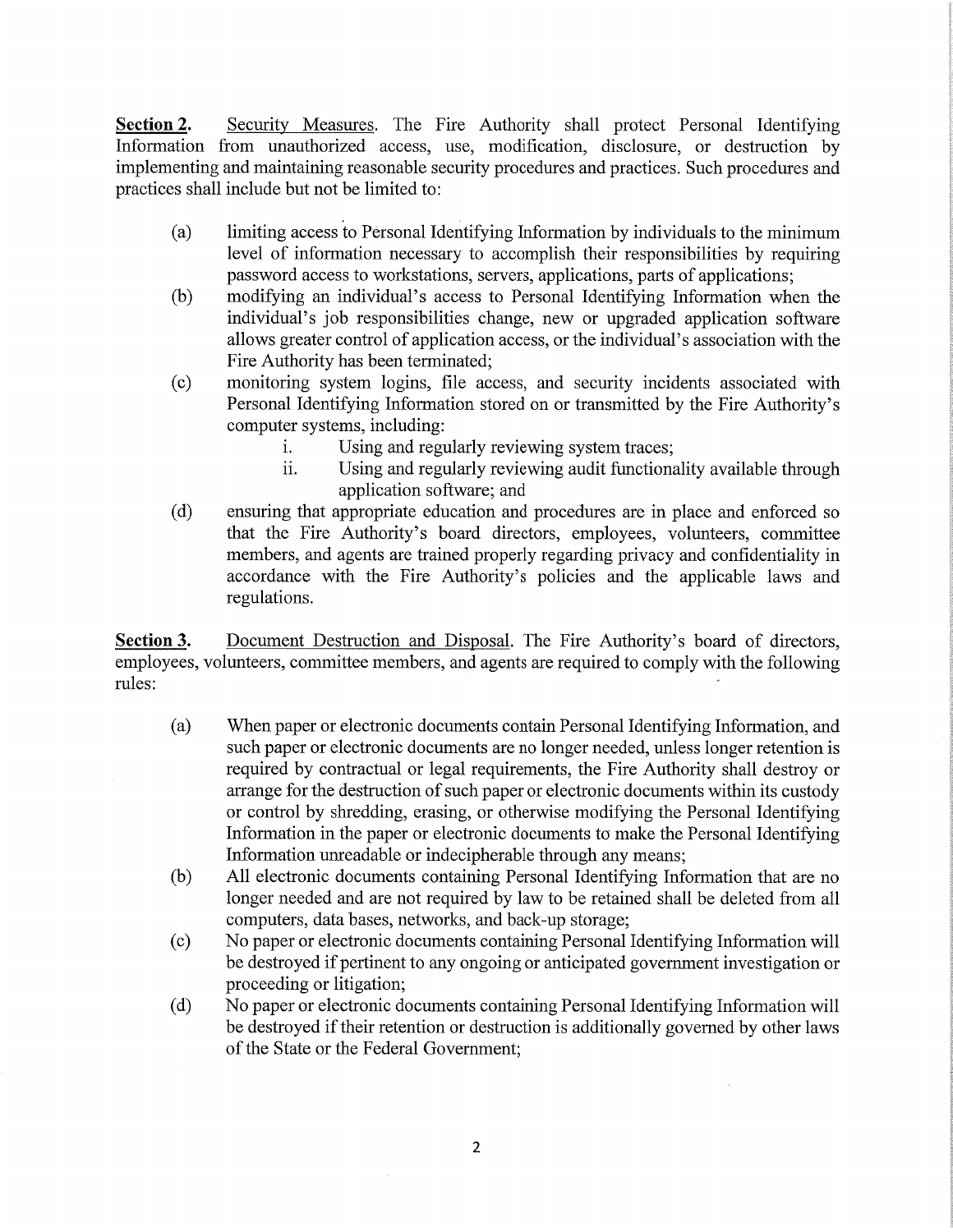(e) If there is any question as to whether or not a document contains Personal Identifying Information, it should be treated as if it does include Personal Identifying Information and should be destroyed.

Section 4. Third Party Service Providers. If the Fire Authority contracts with a third party service provider to maintain, store, or process Personal Identifying Information on behalf of the Fire Authority, the third party service provider will be required to implement and maintain reasonable security procedures and practices that are:

- (a) appropriate to the nature of the Personal Identifying Information that is disclosed to the third party service provider; and
- (b) reasonably designed to help protect the Personal Identifying Information from unauthorized access, use, modification, disclosure, or destruction.

Section 5. Discovery of Security Breach. After the Fire Authority learns that a security breach may have occurred, the Fire Authority will promptly conduct in good faith an investigation to determine the likelihood that personal information of Colorado residents has been or will be misused.

Section 6. Notice Required. The Fire Authority will give notice to the affected residents within thirty (30) days of learning of the breach if the Fire Authority determines that the misuse of information has occurred or is reasonably likely to occur. The Fire Authority will provide notice to the affected residents by one or more of the methods listed in C.R.S. § 24-73-103(l)(f). If the Fire Authority is required to give notice, the notice shall include the following:

- (a) Date, estimated date, or estimated date range of the security breach;
- (b) A description of the Personal Identifying Information that was acquired or reasonably believed to have been acquired;
- (c) Information that the individual can use to contact the Fire Authority about the breach;
- (d) Toll-free numbers, addresses, and websites for consumer reporting agencies;
- (e) Toll-free number, address, and website for the federal trade commission; and
- (f) A statement that the individual can obtain information from the federal trade commission and the credit reporting agencies about fraud alerts and security freezes.

If the Fire Authority is required to give notice, the Fire Authority shall also direct the resident to change his/her password, security question or answer, and take any other applicable steps to protect his/her online account with the Fire Authority and all other online accounts for which the resident uses the same user name, email address, password, and/or security question or answer.

The Fire Authority will not charge the affected Colorado residents for complying with these notice requirements.

Section 7. Additional Notice Requirements.